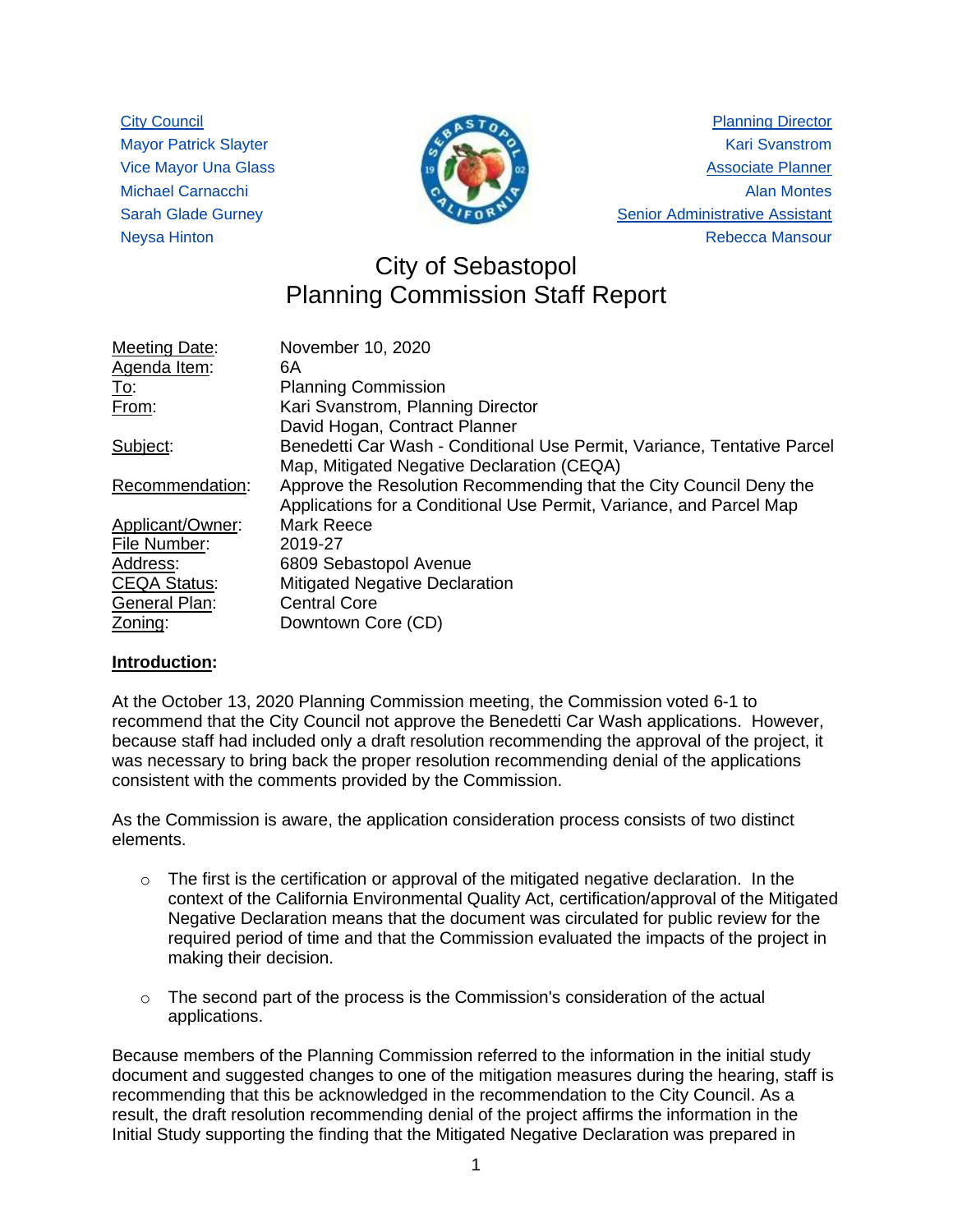accordance with CEQA and was considered in making their recommendation. If the Commission does not take an affirmative action on the CEQA document, the improvements the Commission made to the mitigation measures will not be part of the Planning Commission's recommendation to the City Council. This means that if the City Council chooses to approve the project, those improved mitigation measures may not be part of the Council action.

The attached draft resolution recognizes, with the adjustments included in response to the Commission's deliberation, that the Mitigated Negative Declaration is adequate and that the City Council could adopt/certify should the Council approve the project. However, the resolution recommends that the City Council deny the applications for the conditional use permit, variance, and tentative parcel map based upon the Findings included in the resolution contained in Exhibit A.

# **Exhibits**

Exhibit A. Resolution Recommending Denial of the Conditional Use Permit, Variance, and Tentative Parcel Map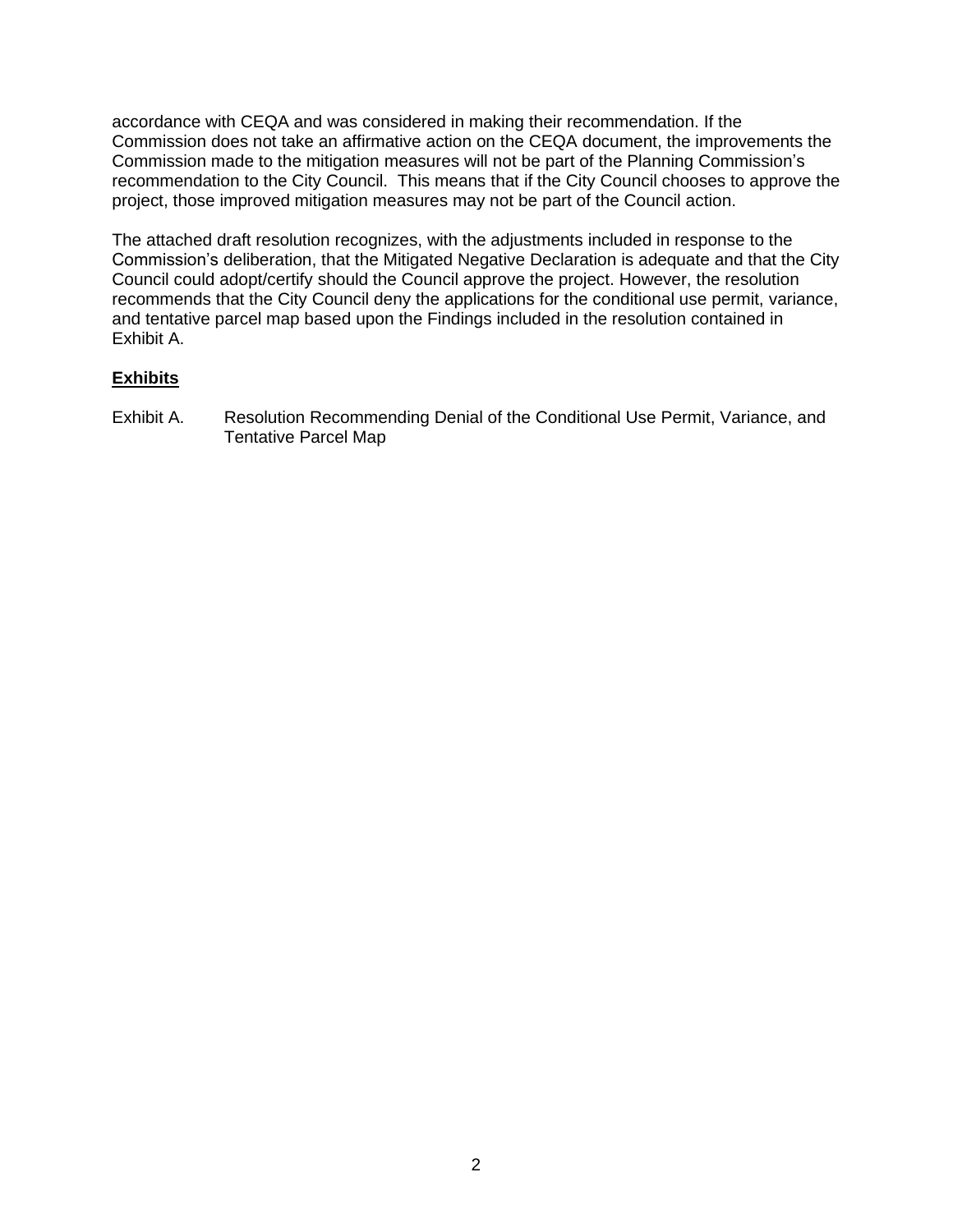## **EXHIBIIT A**

## **PLANNING COMMISSION RESOLUTION 20-\_\_ Planning File No. 2019-27**

## **CONDITIONAL USE PERMIT, VARIANCE, and TENTATIVE PARCEL MAP INITIAL STUDY/MITIGATED NEGATIVE DECLARATION Benedetti Car Wash Project 6809 Sebastopol Avenue (APN 004-063-029) CD: Downtown Core Zoning District**

Whereas, the Benedetti Tire & Express Lube consists of a tire shop and oil change/ maintenance operation; and

Whereas, the project involves additional development as part of the Benedetti Tire & Express Lube, including the construction and operation of an automated car wash with second floor office space on a vacant portion of the site (the "Project"); and

Whereas, the Zoning Code definition for an Automotive Sales, Service, and Repair use includes automotive or truck washing, along with tire sales and service, and fast service oil change uses; and

Whereas, the Zoning Code requires a conditional use permit for Automotive Sales, Service, and Repair uses in the CD: Downtown Core Zoning District; and

Whereas, the Zoning Code requires a minimum floor area ratio of 1.0 in the Downtown Core Zoning District on vacant parcels; and

Whereas, the project applicant is proposing to subdivide the existing lot into three parcels; each lot will accommodate a single building and related landscaping, parking and access; and

Whereas, the subdivision of the existing lot requires that development on the vacant lot is required to comply with the minimum floor area ratio requirement of 1.0 in the Downtown Zoning District in the Zoning Code; and

Whereas, the approval of Project will require the approval of a Variance pursuant to the provisions of the Zoning Code; and

Whereas, the Project was the subject of an Initial Study and Mitigated Negative Declaration prepared in compliance with the California Environmental Quality Act (CEQA), which was circulated for public comment consistent with local and State CEQA requirements, which the Planning Commission has reviewed and considered, as well as comments made on it during its public review period; and the Commission has further considered additional cultural resources information provided in the staff report, and included conditions of approval relating to that topic; and

Whereas, the Mitigated Negative Declaration identifies potential impacts regarding cultural resources, noise/vibration, and tribal cultural resources. However, available and feasible mitigation measures will reduce these impacts to a less than significant level; and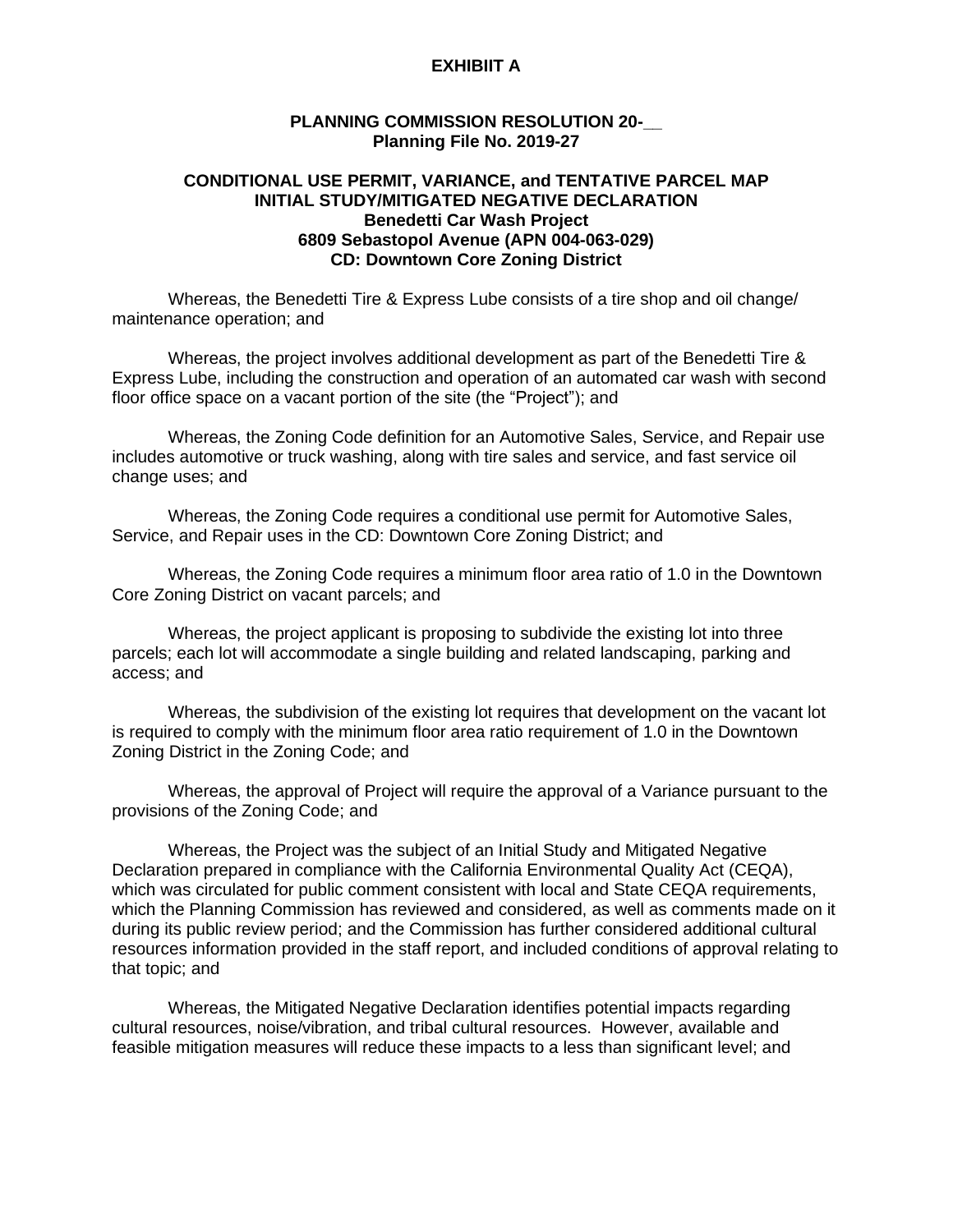Whereas, the Commission finds that the proposed Project is not compatible with the character of this part of Sebastopol, and could impair the desirability of investment or occupation in the downtown since it is not a mixed use development; and

Whereas, the General Plan Land Use Plan designates the project site as Central Core; and

Whereas, General Plan describes the Central Core as allowing for office, commercial, and retail uses, as well as mixed-use residential developments with minimum Floor Are Ratios of at least 1.0; and

Whereas, the proposed project would have a Floor Area Ratio of only 0.19; and

Whereas, the Project is inconsistent with a number of policies of the General Plan, including but not limited to the following:

Policy LU 1-3: *Require new development to occur in a logical and orderly manner, focusing growth on infill locations and areas designated for urbanization on the Land Use Map (see Figure 2.1), and be subject to the ability to provide urban services, including paying for any needed extension of services.*

While the Project is consistent with the other auto-serving uses on the site, the expansion of the auto service facility is inconsistent with the mixed use focus of the General Plan in the downtown area.

Policy N 1-1: *Ensure the noise compatibility of existing and future development when making land use planning decisions.*

Project noise was considered in the application processing and consideration processes. However, the project will create an additional source of noise in the area and may create future land use incompatibilities and noise conflicts.

#### **CONDITIONAL USE PERMIT**

Whereas, the proposed use would be detrimental to the health, safety, comfort, or general welfare of persons residing or working in the neighborhood or within close proximity in that it will contain an auto-oriented use that generates noise in an existing auto service center that would be inconsistent with future development in the surrounding area and could have a detrimental impact on the quality of life of future residents.

#### **VARIANCE**

Whereas, the purpose of a Variance is to establish a procedure for the relaxation of the provisions of the Zoning Code so that the public welfare is secured and that substantial justice done in accordance with the intent of the General Plan and Zoning Code; and

Whereas, the project does not currently comply with the minimum floor area ratio identified for the downtown area; and

Whereas, the minimum floor area ratio requirements were established to facilitate mixed use development which include residential uses; and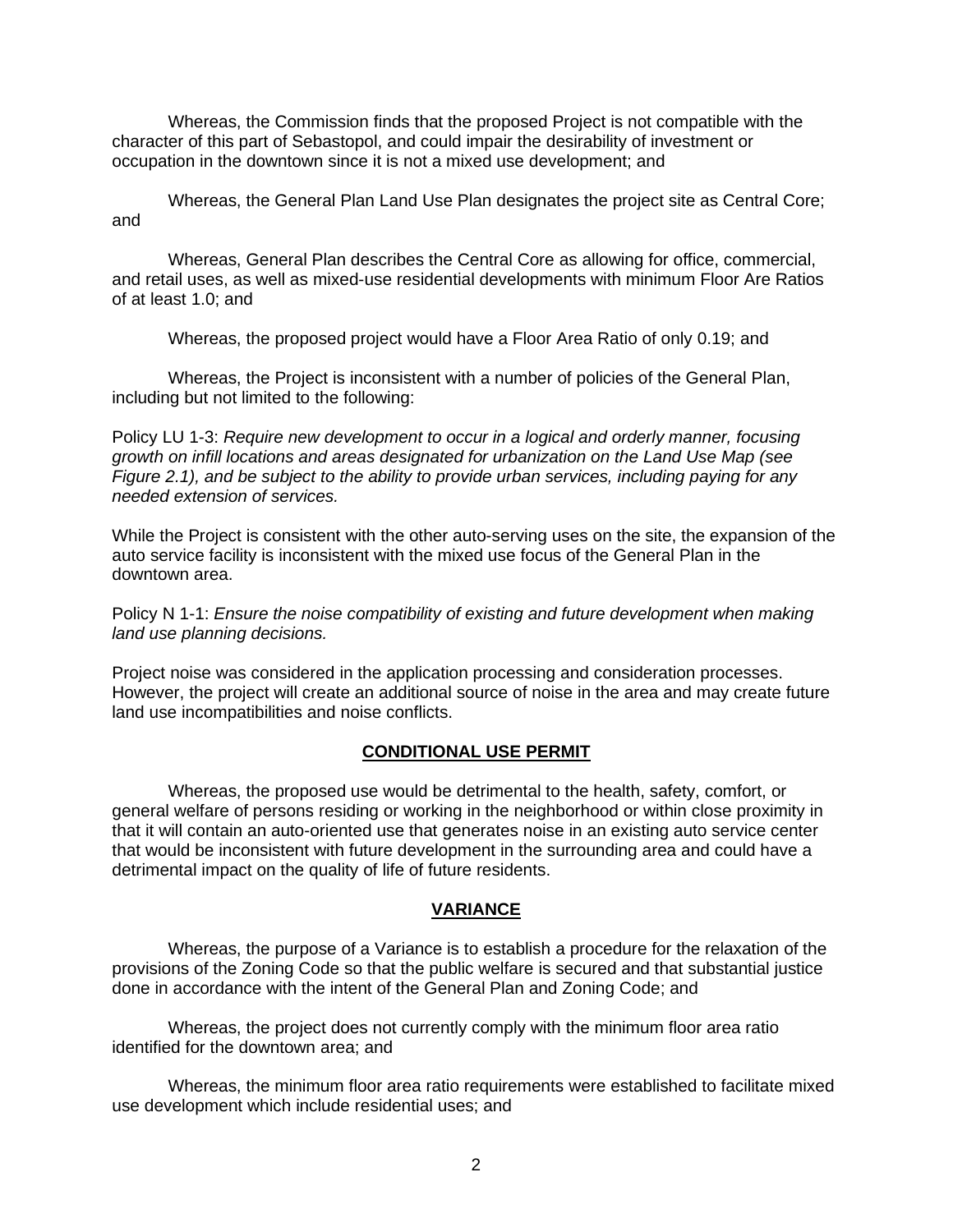Whereas, the proposed Variance is not consistent with the intent and provisions of the General Plan in that there are no unusual circumstances applying to the land, building or use which circumstances or conditions do not apply generally to land, buildings, and/or uses in the same district, and

Whereas, that granting the application is not necessary for the preservation and enjoyment of a substantial property right; and

Whereas, that granting the application has the potential to adversely affect the health or safety of persons residing or working in the neighborhood of the property and may be materially detrimental to the public welfare and injurious to property or improvements in that the project could, at some point in the future, be located adjacent to a sensitive land use.

#### **TENTATIVE PARCEL MAP**

Whereas, the project application requests approval to subdivide the existing lot into three parcels; and

Whereas, the proposed subdivision, together with the provisions for its design and improvement, and subject to the Conditions of Approval, will be consistent with the General Plan and other provisions of the Sebastopol Municipal Code; and

Whereas, the design of the proposed subdivision provides, to the extent feasible, for future passive or natural heating or cooling opportunities in the subdivision, as described in the State Subdivision Map Act and any guidelines promulgated by the City Council.

## **PUBLIC PROCESS**

Whereas, the project applicant, in advance of their formal application, undertook a voluntary Preliminary Review by the Planning Commission; and prior to the public hearing complied with public noticing requirements; and

Whereas, the applicant made adjustments to the proposal based on community and Planning Commission comments; and

Whereas, on September 22, 2020, the Sebastopol Planning Commission opened a dulynoticed public hearing on the application, considered the written submittals, including but not limited to the Mitigated Negative Declaration, staff report, resolutions, application materials, plans, and public comments, received a staff report at the hearing, and received a presentation from the applicants before continuing the public hearing to a subsequent meeting; and

Whereas, on October 13, 2020, the Sebastopol Planning Commission continued the public hearing on the application, considering the written submittals, including but not limited to the Mitigated Negative Declaration, staff report, resolutions, application materials, plans, and a number of public comments, receiving a staff report at the hearing, receiving a presentation from the applicants, and providing an opportunity for public comments; all of which the Commission duly considered; and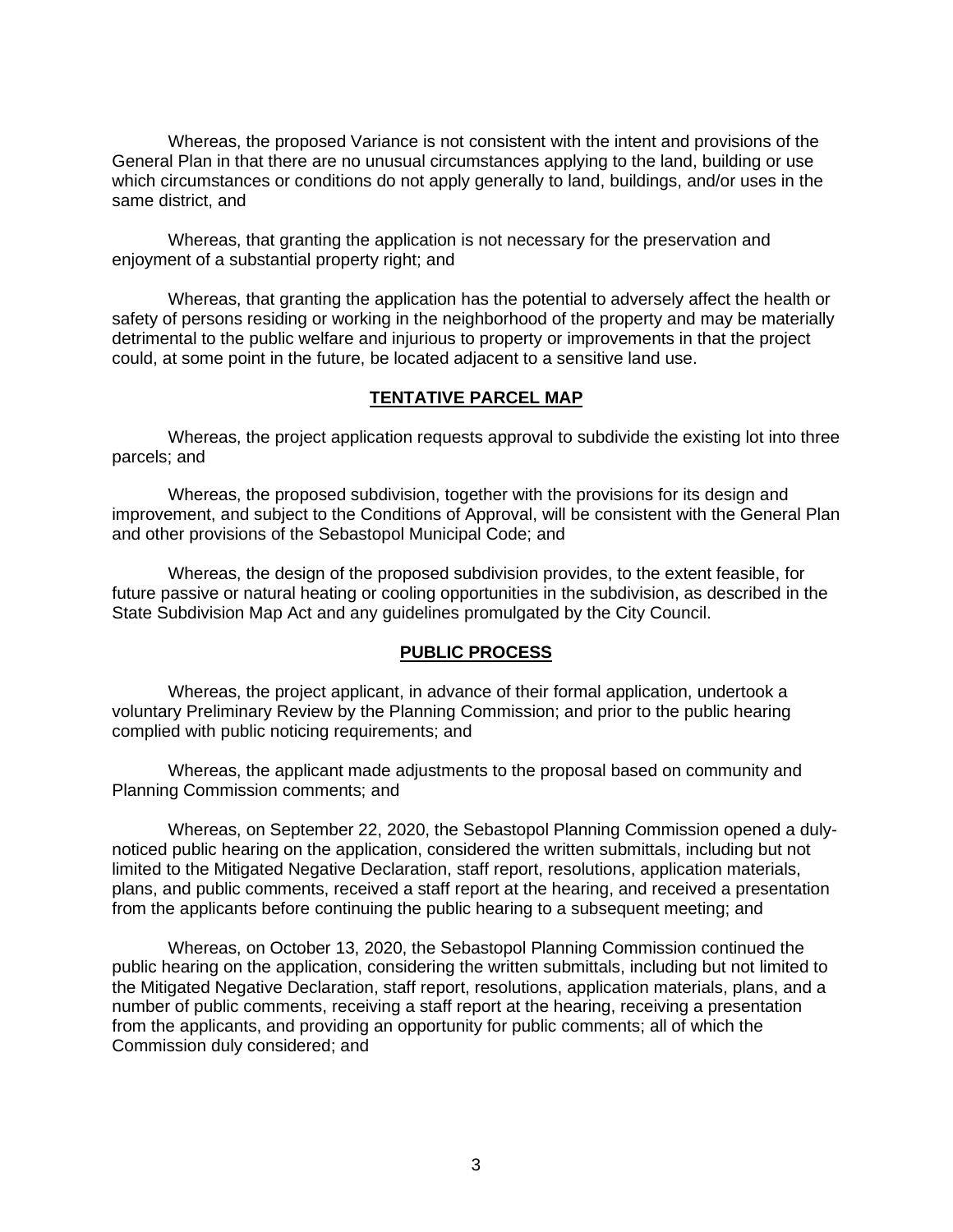Whereas, on October 13, 2020, the Sebastopol Planning Commission relied on the information contained in the Initial Study, as updated at the public hearing, in making their recommendation to the City Council.

Now, therefore, the Planning Commission hereby finds and resolves that the Mitigated Negative Declaration, with the additions to the mitigation measures, is adequate as being an accurate description of the environmental effects of the project as required by the California Environmental Quality Act, and could be certified and adopted should the City Council approve the project.

Now, therefore, the Planning Commission further resolves and recommends that the City Council deny the applications for a Conditional Use Permit, Variance, and Tentative Parcel Map applications for the Benedetti Car Wash project located at 6809 Sebastopol Avenue.

# **MITIGATION MEASURES**

The following mitigation measures constitute a mitigation program for the project. These measures are incorporated into the condition of approval. The Planning Department, Building Official, and City Engineer shall monitor the project for compliance with the five mitigation measures and shall verify compliance prior issuance of a Certificate of Occupancy.

*CR-1: Inadvertent Discovery of Cultural Resources. In the event that any prehistoric or historicperiod subsurface archaeological features or deposits, including darkened soil (midden), that could conceal cultural deposits, animal bone, obsidian and/or mortar are discovered during earth-moving activities, all ground-disturbing activity within 50 feet of the discovery shall be halted immediately and the Planning and Building Divisions notified within 12 hours. Impacts on any significant resources shall be mitigated to a less-than-significant level through data recovery or other methods determined adequate by the City and that are consistent with the Secretary of the Interior's Standards for Archaeological Documentation. If Native American archaeological, ethnographic, or spiritual resources are discovered, all identification and treatment of the resources shall be conducted by a qualified archaeologist and Native American representatives who are approved by the local Native American community as experts of their cultural traditions consistent with Mitigation Measure TCR-1.*

*NOI-1: Reduce Offsite Noise Effects. Prior to the issuance of a building permit, the applicant shall submit evidence that the proposed car wash drying system incorporates a silencer to achieve operational noise levels no greater than 77 dBA at a distance of 10 feet and 63 dBA at a distance of 50 feet from the entrance and exit to the car wash. Installation of the approved silencer system shall be completed prior to final inspection.* 

*NOI-2: Additional Noise Mitigation: Prior to the issuance of a building permit, the applicant shall submit evidence that a noise reducing barrier at least ten feet in height parallel to the exit drive of the car wash through the curving portion of the exit drive to comply with City noise criteria Installation of the approved noise reducing barrier shall be completed prior to final inspection.*

*NOI-3: Reduce Vibration Impacts. Prior to the issuance of a building permit, the applicant shall identify all heavy construction equipment to be used for this project that have the potential to produce high vibration levels (tracked vehicles, vibratory compaction, jackhammers, hoe rams, etc.). This information shall be submitted to the City during the building permit process. If the applicant proposes the use of heavy construction equipment with the potential to generate*